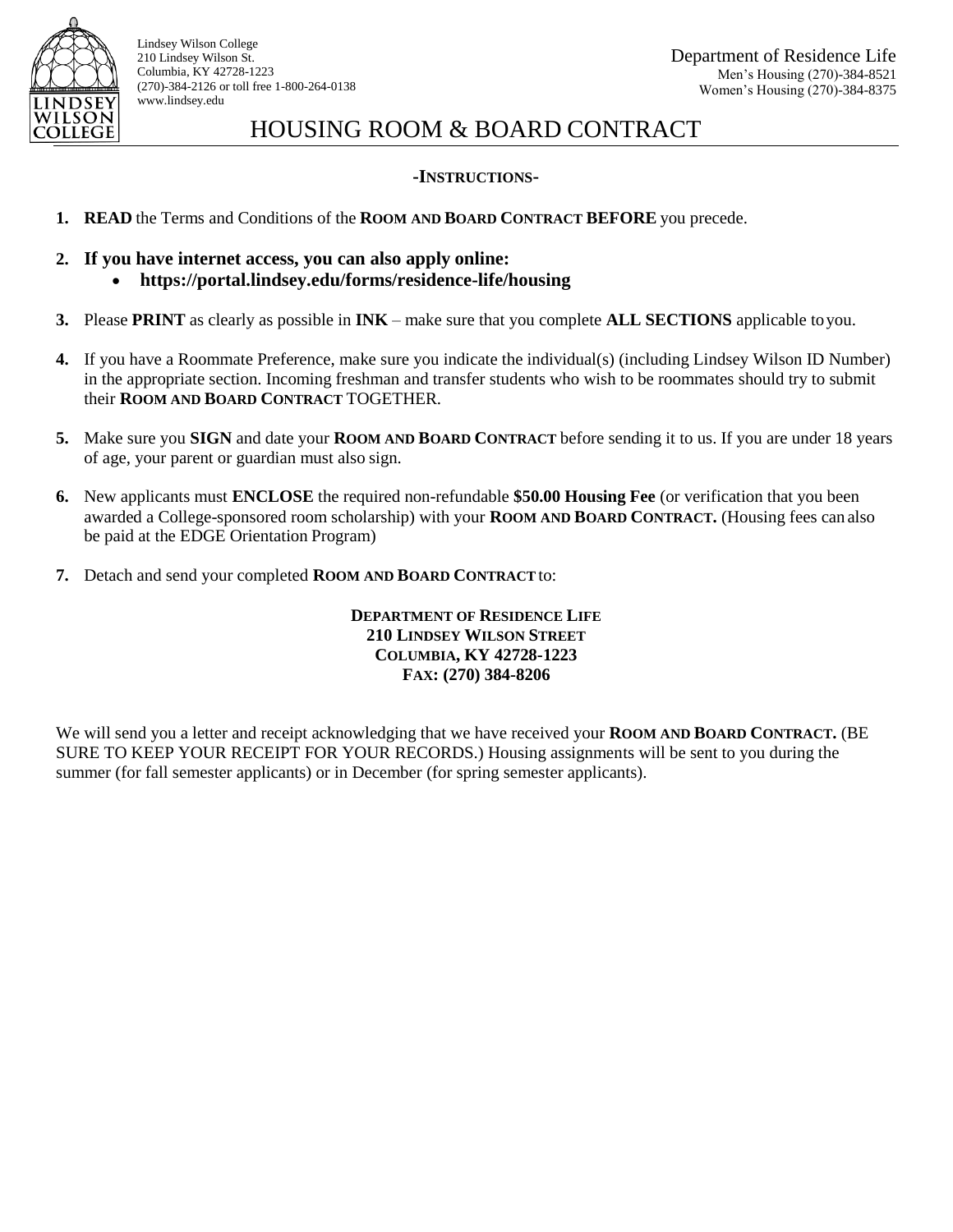# **Terms and Conditions**

Lindsey Wilson College (hereinafter referred to as LWC) agrees to provide housing accommodations and board to the provisions of this contract. Housing accommodations are rented to the students for the specific purpose of personal residence and may not sublet or be used by residents or outside agencies for any commercial purposes without the written permission of Coordinator of Residence Life. This contract is not transferable.

#### **I. CONTRACT PERIOD**

This contract is for full academic year, excluding those announced periods during which residence halls and dining services will be closed. These periods include Fall Break, Thanksgiving Break, Christmas Holiday, Spring Break, and Easter Break. The dates of these periods are specified in the LWC Student Handbook.

#### **II. FOOD SERVICE INFORMATION**

- **A. Missed Meals.** LWC takes into consideration the average student will be absent from a certain number of meals and sets the rates accordingly. For this reason, no contract adjustments or refunds will be made for missed meals.
- **B. Misuse of Meal Privileges.** Meal service provided under this contract is for use by the student only. Students who allow any other individuals to utilize their meal card will be subject to disciplinaryaction.
- **C. Suspension of Meal Privileges.** LWC may suspend meal privileges if the student fails to abide by all terms of this contract. The Vice President of Student Development will determine when and if to reinstate privileges.

#### **III. PAYMENT**

- **A. Housing Fee.** A **\$50.00 non-refundable housing fee** must be submitted with this contract. The \$50.00 fee serves asa fee for late cancellation, damages at checkout, or other incidental charges incurred by the student.
- **B. Payment Schedule.** The student agrees to pay LWC for housing accommodations and board according to business office policies. Students may elect a monthly or semester payment plan. The monthly plan includes a finance charge.
- **C. Financial Aid.** Students' financial aid will be applied to all charges including room and board, tuition and fees. Students whose financial aid is not approved at the beginning of the semester must make other arrangements and must be prepared to meet their financial obligations on time from other sources.

#### **IV. ROOM RESERVATION**

Returning this contract, properly completed and signed, will reserve a room for the academic year, provided residential space is available. Your room will be assigned according to the date the application materials are received by the Residence Life Office. Please indicate room assignment preferences.

#### **V. Cancellation of this Contract**

The student may cancel this contract by giving written notice to the Director of Residence Life or the Coordinator(s) of Residence Life. Cancellation letters postmarked by cancellation deadlines will be accepted. LWC reserves the right to cancel this contract under any of the conditions described herein. Any refunds of payments will be made in accordance with the provisions of this contract.

#### **A. Cancellation Prior to Check-In.**

Students must who notify the Director of Residence Life in writing on or before August 1, (January 1, for spring contract only, new residents) of their intention to cancel this contract.

#### **B. Cancellation After Check-In.**

Students who notify the Director of Residence Life in writing of their intention to cancel their contract after occupancy, but who will remain enrolled at LWC, will be charged the full amount for the term.

Students who are required to leave the residence hall for failure to meet their financial obligations under the terms of the contract will be charged the full amount in residence for the term.

LWC may terminate this contract, if, in the opinion of the Coordinator(s) of Residence Life, the room or the residence should become untenable due to damage or destruction by fire or other casualty. In such case, the resident will be charged room and board fees for weeks in residence.

In all cases involving cancellation after check-in, the \$50.00 room fee will be not be refunded.

# **VI. ASSIGNMENTS**

- **A.** LWC reserves the right to make assignments and reassignments of accommodations.
- **B.** LWC reserves the right to require single occupants to move together. If sufficient space is available students may be given the option to pay for a private room for an additional charge.
- **C.** Students may request a room change only after the approval from the Coordinator(s) of Residence Life and within a predetermined period of time.

#### **VII. VACATING**

Upon termination of this contract for any reason, the student must vacate the residence halls no later than the deadline set by the Coordinator(s) of Residence Life. Upon vacating, the student must follow official checkout procedures are prescribed by the LWC Student Handbook. Students who do not properly complete this procedure will be assessed a minimum \$50.00 improper checkout charge.

# **VIII. LWC Liability**

**A. Property.** LWC will not be liable for theft, loss or damage to any property of the student, including loss to fire, flood, or windstorm. Further LWC will not be liable for property left in the building after the student vacates or is expected to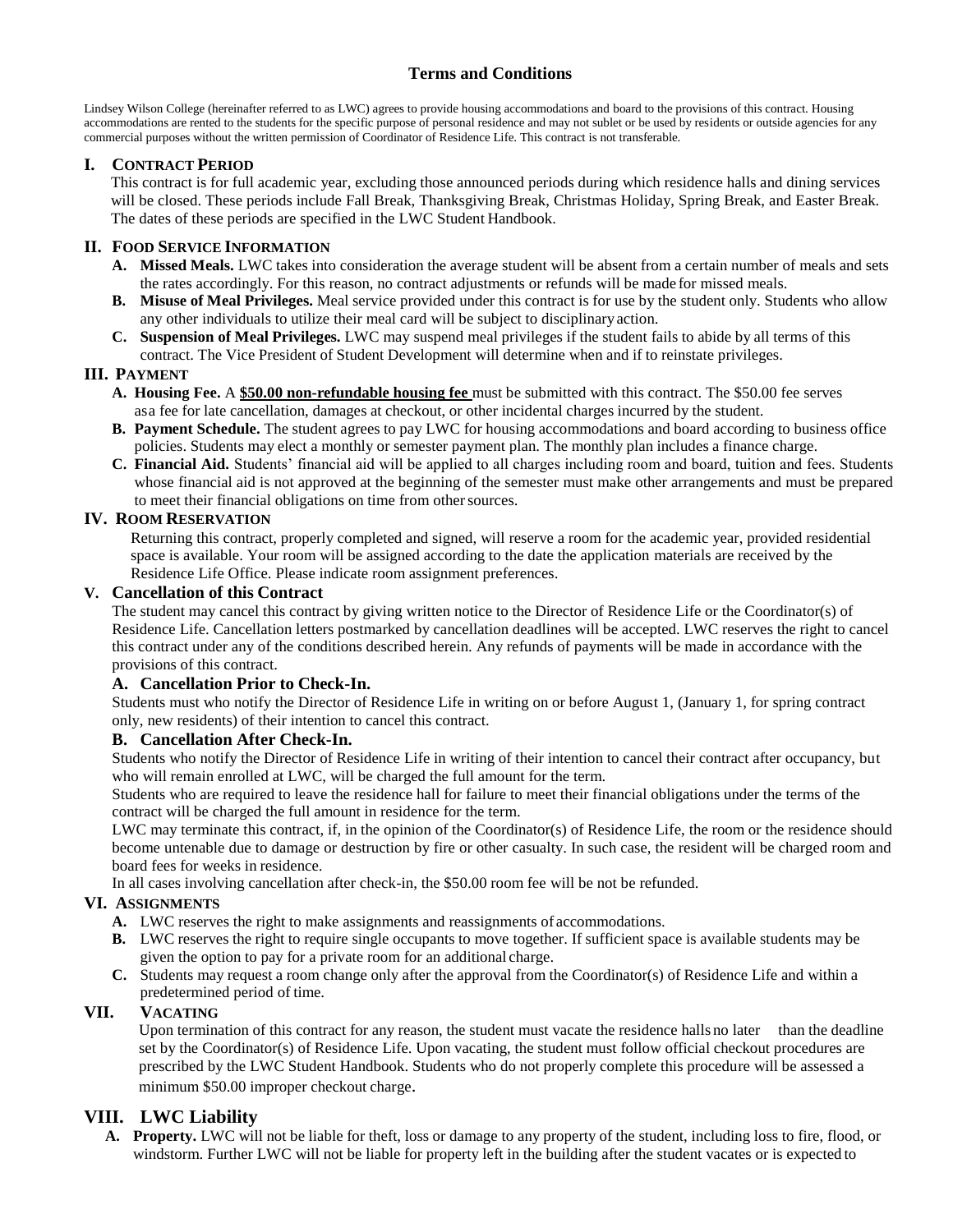vacate. LWC reserves the right to dispose of such property through sale, donation, or in any other manner it deems appropriate. Students and their parents are encouraged to carry appropriate insurance.

- **B. Personal Injury.** LWC will not be liable for injuries (including death) which occur in its buildings or on its grounds. Students and their parents are encouraged to carry appropriate insurance.
- **C. Disruptions in Service.** LWC will not be liable for disruptions in service, which are beyond its control.

#### **IX. ROOM ENTRY PROVISIONS**

LWC reserves the right for authorized LWC personnel to enter a student's room for any purpose connected with the maintenance, housekeeping, and management of the facilities or for any other purpose reasonably connected with the interest of LWC.

# **X. SERVICES BY LWC**

LWC agrees to provide existing utilities at no additional cost to the student. In recognition of the energy shortage, the student agrees to use the utilities in a conservative, economic, and efficient manner. LWC will not be liable for any interruption in services resulting from causes beyond its control, and such interruptions will not relieve the student from the obligation of this contract.

#### **XI. LWC FACILITIES AND PROPERTY**

**A. Upkeep.** The student is responsible for keeping the assigned room and its furnishings clean and orderly, for cooperating with roommates in the common protection of property, and for advising LWC, through established procedures, of any deterioration or malfunction of facilities. Further, the student agrees to utilize public areas of the residence hall and residence hall equipment and furnishings in a careful and proper manner and to contribute to their cleanliness and orderliness.

#### **B. Damage.**

1. The student is responsible for the assigned room and its contents and will be charged for any and all damage occurring during the term of occupancy.

2. Students who damage LWC property through negligence and willful actions will be financially liable and subject to disciplinary and legal action. If the identity of the person responsible for damage of LWC property in public areas cannot be ascertained, the housing staff may prorate the cost to repair such damages among all or any portion of the residents of the hall, as the Coordinator(s) of Residence Life may deem necessary. All damage charges are due immediately upon receipt of bill. Failure to pay charges will result in enrollment being blocked, meal privileges suspended and official records being held.

#### **XII. Contract Enforcement**

- **A. Waiver.** The failure of LWC to insist upon a strict performance of any term or condition of this contract to exerciseany right conferred by this contract will not be considered a waiver or relinquishment of the right to do so.
- **B. Validity.** If any section or subsection of this contract becomes invalid, this will not affect the validity or enforcement of the remainder of the provisions of the contract.

#### **XII. Rules and Regulations**

employment in, its programs and activities.

Upon signature of this contract, the student agrees to abide by all LWC Residence Life rules, regulations, and policies, including those contained in the LWC Student Handbook. These rules and regulations and policies, along with any reasonable alteration, additions, and modifications as might be made by the Department of Residence Life and properly communicated to resident will be considered a part of this contract with the same force and effect as written herein.

#### **NOTICE OF NONDISCRIMINATION**

Lindsey Wilson College does not discriminate on the basis of race, color, national origin, sex, age, or handicap in admission or access to, or treatment or